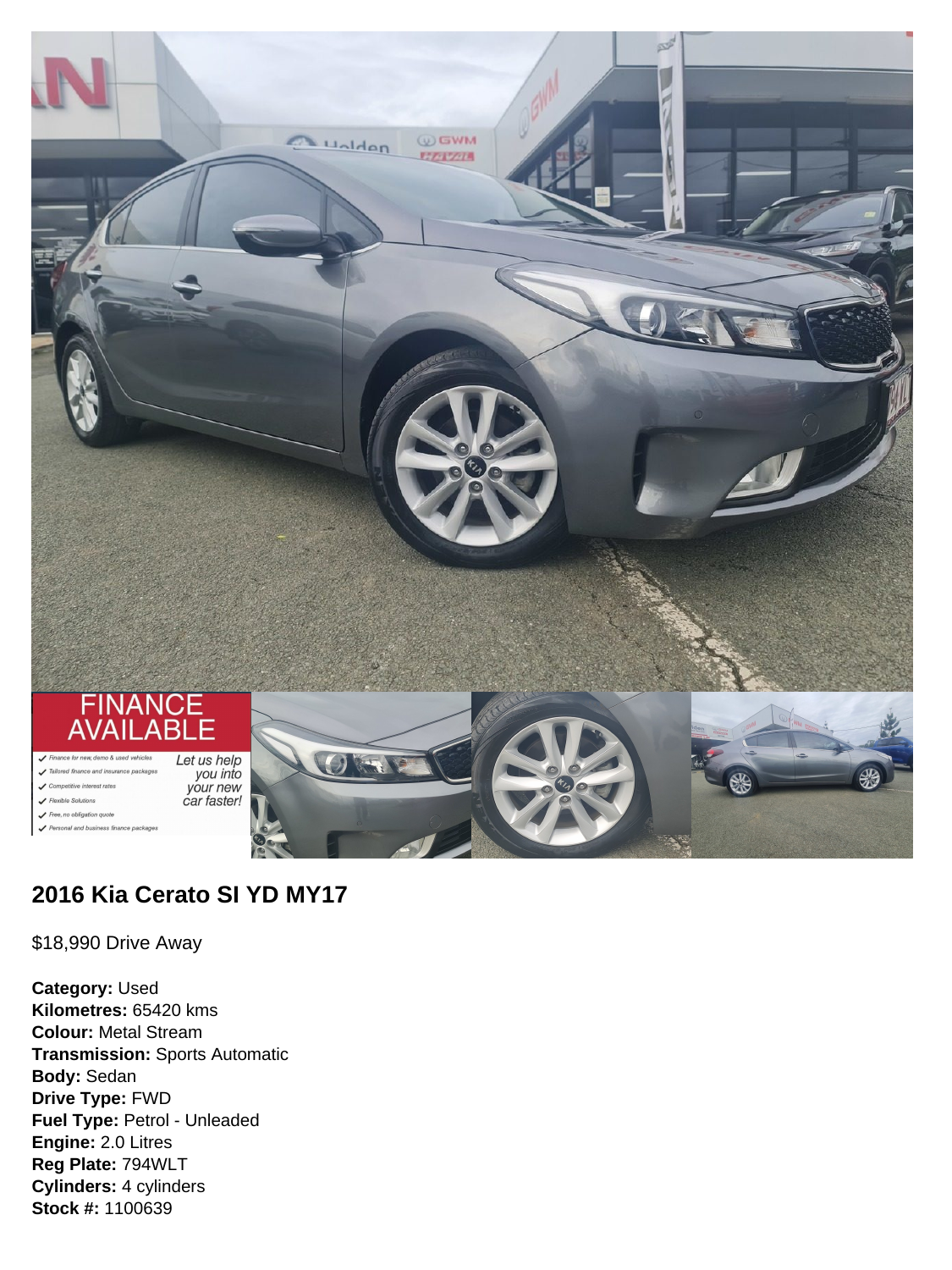**Dealer: Beaudesert Auto Group Address:** 167-171 Brisbane Street, Beaudesert QLD 4285 **Phone:** 07 5542 4900

# **Dealer Comments**

\* If the price does not contain the notation that it is "Drive Away No More to Pay", the price may not include additional costs, such as stamp duty and other government charges. Please confirm price and features with the seller of the vehicle.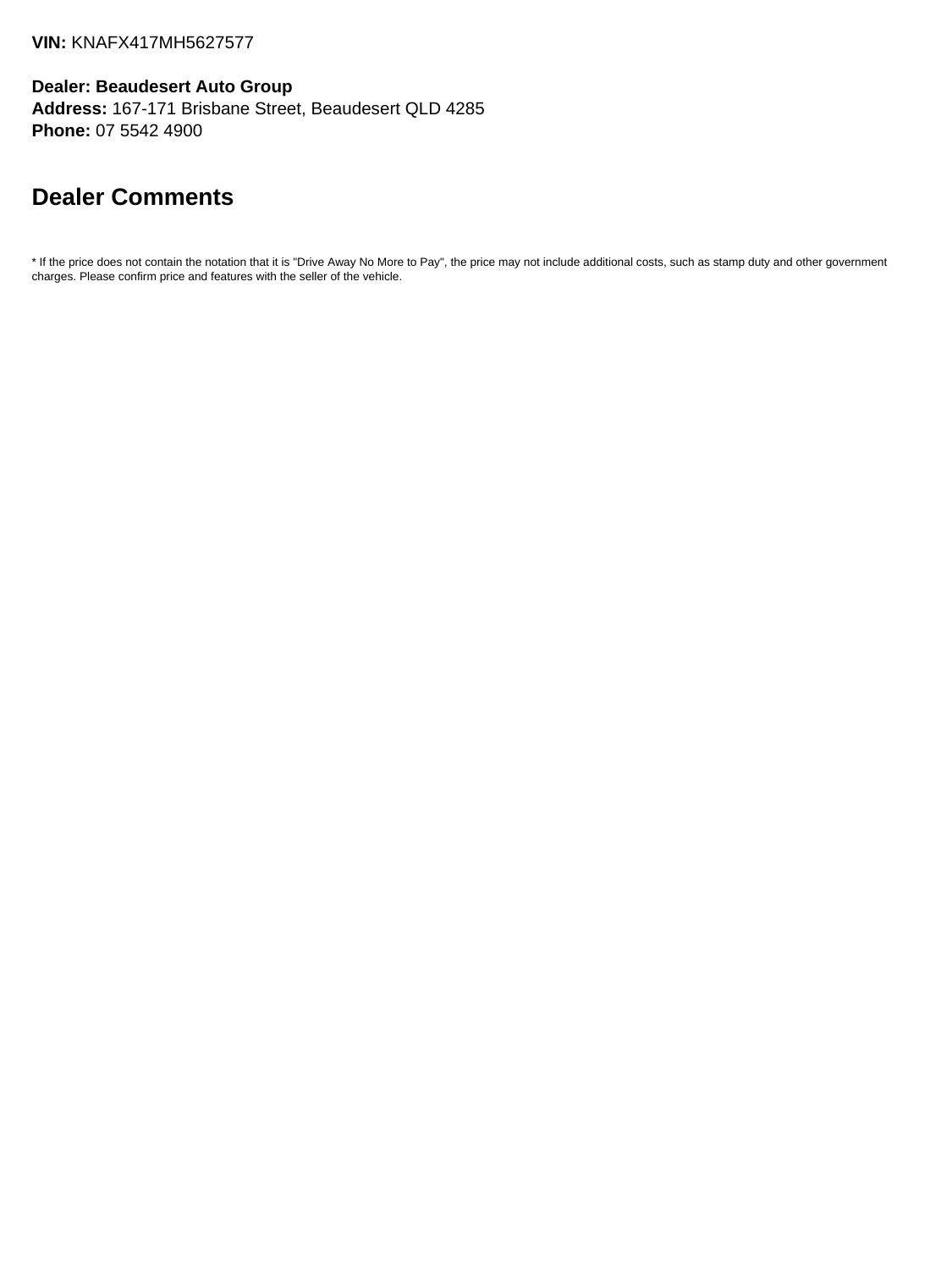# **Features and Specifications**

### **Audio, Visual & Communication**

Audio - Aux Input USB Socket Audio - Input for iPod Audio - MP3 Decoder 6 Speaker Stereo Bluetooth System Multi-function Control Screen - Colour Smart Device App Display/Control Smart Device Integration - Android Auto Smart Device Integration - Apple CarPlay

### **Instruments & Controls**

Trip Computer

### **Interior**

Carbon Fibre - Interior Inserts Leather Look - Gear Knob Leather Seats - Partial

### **Lights & Windows**

Demister - Rear Windscreen with Timer Fog Lamp/s - Rear Fog Lamps - Front **Front** Headlamps - See me home **Headlamps** - See me home Headlamps Automatic (light sensitive) **Illuminated** (puddle lamps) Door Mirrors Intermittent Wipers - Variable Lighting - Exterior Side Lighting - Exterior Side Power Windows - Front & Rear Rear View Mirror - Manual Anti-Glare

### **Safety & Security**

Airbags - Side for 1st Row Occupants (Front) Alarm **Blind Spot Sensor** Brake Assist Brake Emergency Display - Hazard/Stoplights **Camera - Rear Vision** Camera - Rear Vision ABS (Antilock Brakes) The Contral Locking - Key Proximity Central Locking - Once Mobile Central Locking - Remote/Keyless Control - Electronic Stability Control - Park Distance Front Control - Park Distance Rear Control - Traction EBD (Electronic Brake Force Distribution) entitled and the Engine Immobiliser Airbag - Driver **Hill Holder** Airbag - Passenger Parking Assist - Graphical Display Airbags - Head for 1st Row Seats (Front) Seatbelt - Adjustable Height 1st Row Seatbelt - Load Limiters 1st Row (Front) Seatbelt - Pretensioners 1st Row (Front) Seatbelts - Lap/Sash for 5 seats Airbags - Head for 2nd Row Seats Warning - Rear Cross Traffic (when reversing)

Antenna - in Rear Glass Audio - Aux Input Socket (MP3/CD/Cassette)

Clock - Digital GPS (Satellite Navigation)

Leather Look - Inserts in Dash **Leather Look - Steering Wheel** Leather Look - Steering Wheel